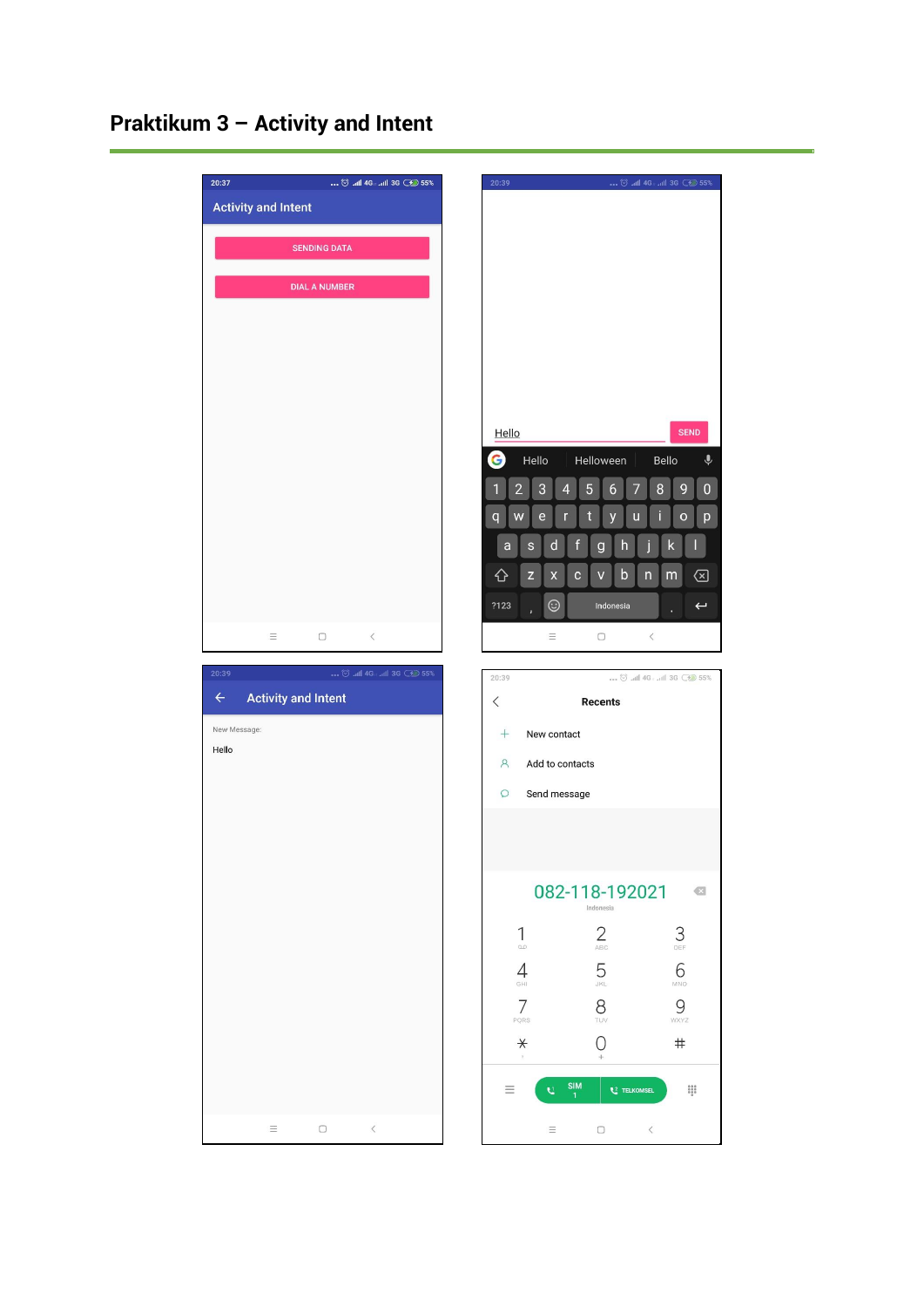### **strings.xml**

```
<resources>
     <string name="app_name">Activity and Intent</string>
     <string name="dial_a_number">DIAL A NUMBER</string>
     <string name="sending_data">SENDING DATA</string>
     <string name="data_received">Data Received</string>
</resources>
```
#### **styles.xml**

<**resources**>

```
 <!-- Base application theme. -->
 <style name="AppTheme" parent="Base.Theme.AppCompat.Light.DarkActionBar">
     <!-- Customize your theme here. -->
     <item name="colorPrimary">@color/colorPrimary</item>
     <item name="colorPrimaryDark">@color/colorPrimaryDark</item>
     <item name="colorAccent">@color/colorAccent</item>
 </style>
```
#### <**style name="ButtonGeneral" parent="@style/Widget.AppCompat.Button.Colored"**> </**style**>

</**resources**>

## **activity\_main.xml**

```
<?xml version="1.0" encoding="utf-8"?>
<LinearLayout xmlns:android="http://schemas.android.com/apk/res/android"
     xmlns:tools="http://schemas.android.com/tools"
     android:layout_width="match_parent"
     android:layout_height="match_parent"
     android:paddingBottom="@dimen/activity_vertical_margin"
     android:paddingLeft="@dimen/activity_horizontal_margin"
     android:paddingRight="@dimen/activity_horizontal_margin"
     android:paddingTop="@dimen/activity_vertical_margin"
     android:orientation="vertical"
     tools:context="com.example.nizar.activityandintent.MainActivity">
     <Button
         style="@style/ButtonGeneral"
         android:id="@+id/btn_sending_data"
         android:layout_width="match_parent"
         android:layout_height="wrap_content"
         android:text="@string/sending_data"
         android:layout_marginBottom="@dimen/activity_vertical_margin"/>
     <Button
         style="@style/ButtonGeneral"
         android:id="@+id/btn_dial_number"
         android:layout_width="match_parent"
         android:layout_height="wrap_content"
         android:text="@string/dial_a_number"
         android:layout_marginBottom="@dimen/activity_vertical_margin"/>
</LinearLayout>
```
#### **MainActivity.java**

**package** com.example.nizar.activityandintent;

```
import android.content.Intent;
import android.net.Uri;
import android.support.v7.app.AppCompatActivity;
import android.os.Bundle;
import android.view.View;
import android.widget.Button;
```

```
public class MainActivity extends AppCompatActivity implements View.OnClickListener 
{
```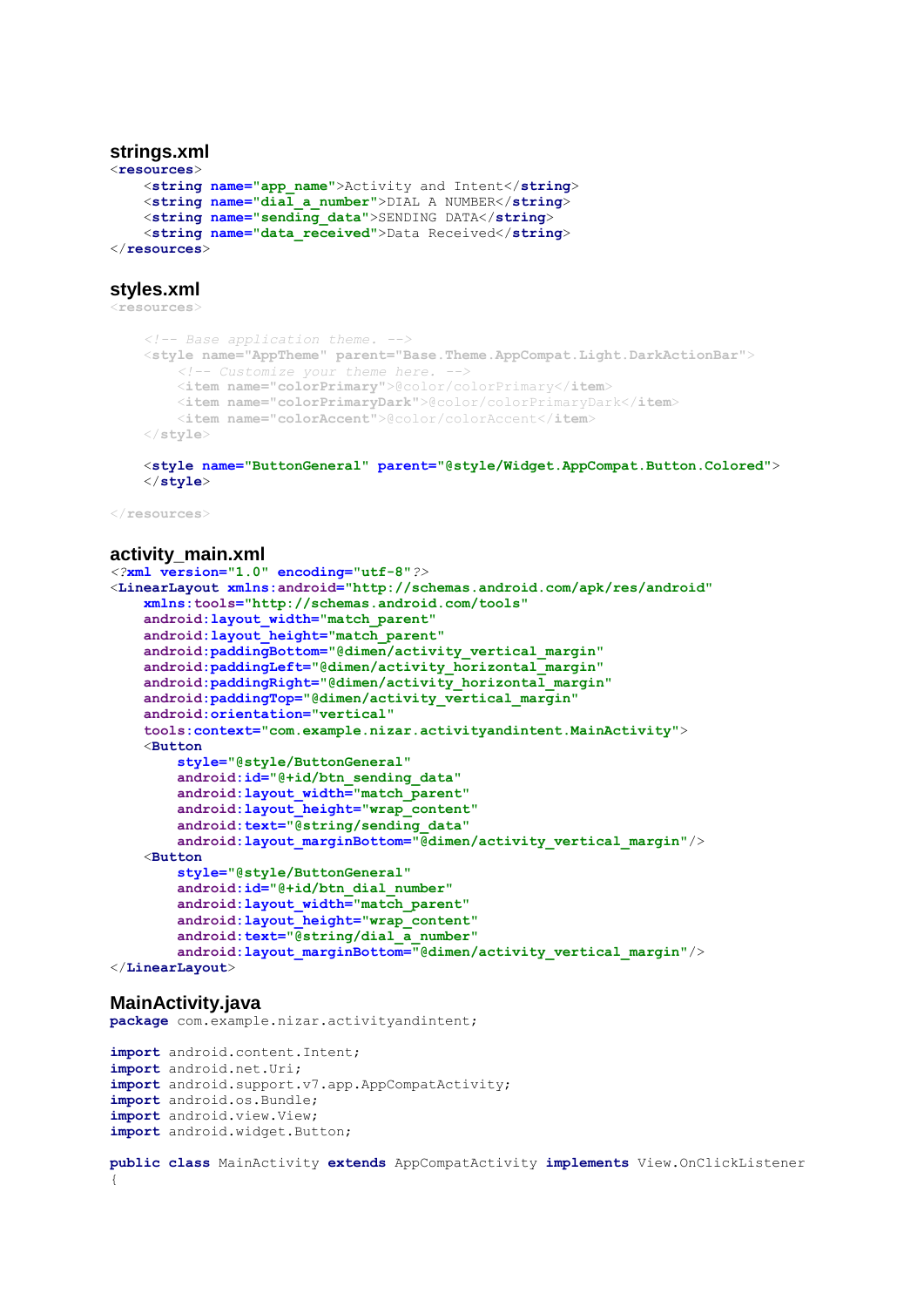```
 private Button btnSendingData;
     private Button btnDialNumber;
     @Override
     protected void onCreate(Bundle savedInstanceState) {
        super.onCreate(savedInstanceState);
         setContentView(R.layout.activity_main);
         btnSendingData = (Button) findViewById(R.id.btn_sending_data);
         btnSendingData.setOnClickListener(this);
         btnDialNumber = (Button) findViewById(R.id.btn_dial_number);
         btnDialNumber.setOnClickListener(this);
     }
     @Override
     public void onClick(View v) {
         switch (v.getId()){
             case R.id.btn_sending_data:
                 Intent moveIntent = new Intent(MainActivity.this, 
SendingActivity.class);
                startActivity(moveIntent);
                break;
             case R.id.btn_dial_number:
                 String phoneNumber = "082118192021";
                 Intent dialPhoneIntent = new Intent(Intent.ACTION_DIAL, 
Uri.parse("tel:"+phoneNumber));
                 startActivity(dialPhoneIntent);
                break;
         }
     }
}
activity_sending.xml
<?xml version="1.0" encoding="utf-8"?>
<RelativeLayout xmlns:android="http://schemas.android.com/apk/res/android"
     xmlns:tools="http://schemas.android.com/tools"
     android:id="@+id/activity_sending"
     android:layout_width="match_parent"
     android:layout_height="match_parent"
     android:background="@android:color/white"
     android:paddingBottom="@dimen/activity_vertical_margin"
     android:paddingLeft="@dimen/activity_horizontal_margin"
     android:paddingRight="@dimen/activity_horizontal_margin"
     android:paddingTop="@dimen/activity_vertical_margin"
     tools:context="com.example.nizar.activityandintent.SendingActivity">
     <EditText
         android:id="@+id/edt_text_message"
         android:layout_width="290dp"
         android:layout_height="wrap_content"
         android:layout_alignParentBottom="true" />
     <Button
         style="@style/ButtonGeneral"
         android:id="@+id/btn_send"
         android:layout_width="wrap_content"
         android:layout_height="wrap_content"
         android:layout_alignParentBottom="true"
         android:text="SEND"
         android:layout_toRightOf="@+id/edt_text_message"/>
```

```
</RelativeLayout>
```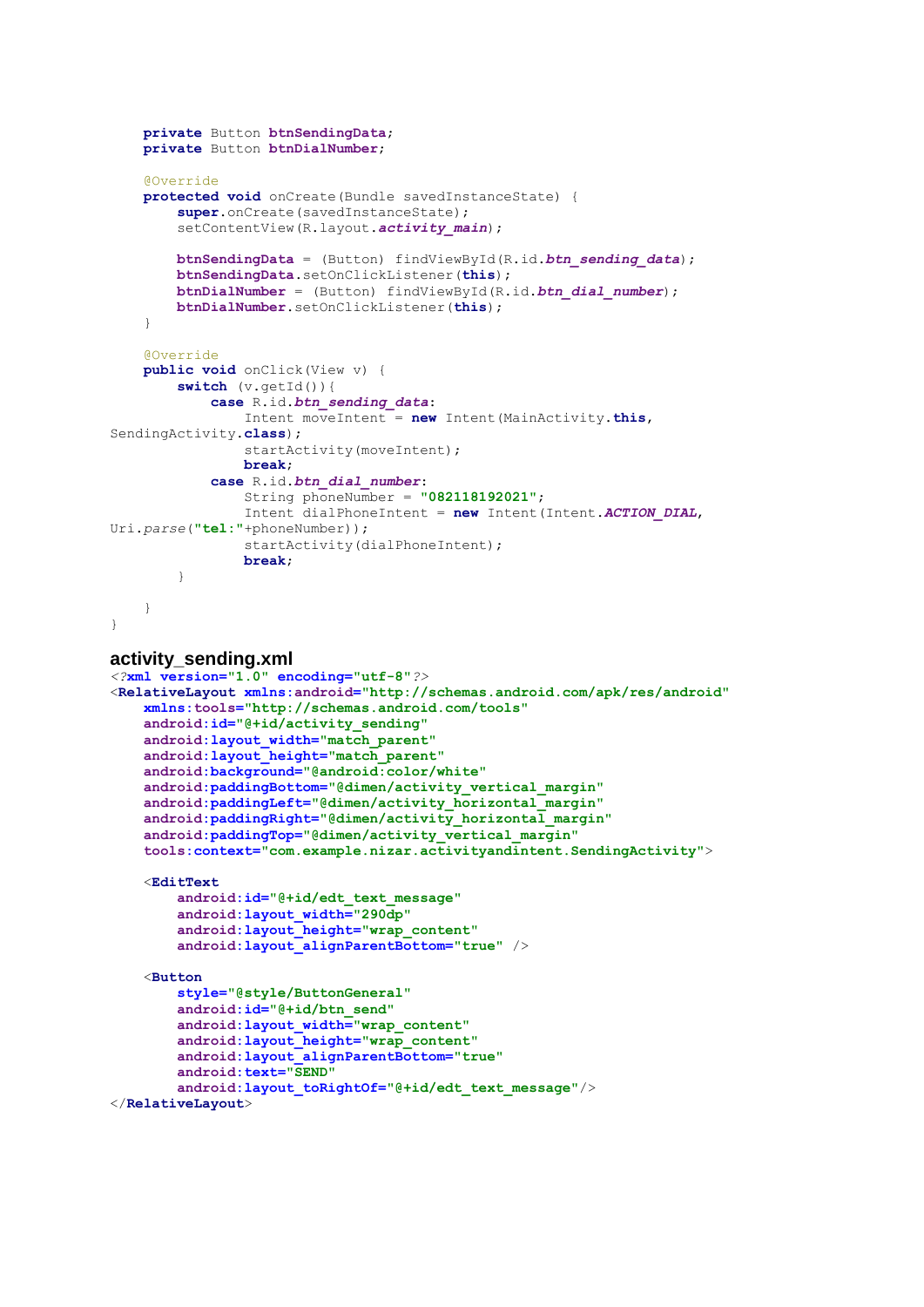# **SendingActivity.java**

**package** com.example.nizar.activityandintent;

```
import android.content.Intent;
import android.support.v7.app.AppCompatActivity;
import android.os.Bundle;
import android.view.View;
import android.widget.Button;
import android.widget.EditText;
public class SendingActivity extends AppCompatActivity implements 
View.OnClickListener {
         private Button btnSend;
         private EditText edtTextMessage;
     @Override
     protected void onCreate(Bundle savedInstanceState) {
         super.onCreate(savedInstanceState);
        setContentView(R.layout.activity_sending);
         edtTextMessage = (EditText) findViewById(R.id.edt_text_message);
         btnSend = (Button) findViewById(R.id.btn_send);
         btnSend.setOnClickListener(this);
     }
     @Override
     public void onClick(View v) {
         switch (v.getId()){
             case R.id.btn_send:
                 String message = edtTextMessage.getText().toString();
                 Intent extraIntent = new Intent(SendingActivity.this, 
ReceiveActivity.class);
                 extraIntent.putExtra("extra_message", message);
                 startActivity(extraIntent);
                break;
         }
     }
}
activity_receive.xml
<?xml version="1.0" encoding="utf-8"?>
<LinearLayout xmlns:android="http://schemas.android.com/apk/res/android"
     xmlns:tools="http://schemas.android.com/tools"
     android:layout_width="match_parent"
     android:layout_height="match_parent"
     android:orientation="vertical"
     android:paddingBottom="@dimen/activity_vertical_margin"
     android:paddingLeft="@dimen/activity_horizontal_margin"
     android:paddingRight="@dimen/activity_horizontal_margin"
     android:paddingTop="@dimen/activity_vertical_margin"
     tools:context="com.example.nizar.activityandintent.ReceiveActivity">
     <TextView
         android:layout_width="match_parent"
         android:layout_height="wrap_content"
         android:text="New Message:"
         android:textSize="12sp"/>
     <TextView
         android:id="@+id/tv_message"
         android:layout_width="match_parent"
         android:layout_height="wrap_content"
         android:text="@string/data_received"
         android:lineSpacingMultiplier="1"
         android:textColor="@android:color/black"
         android:layout_marginTop="@dimen/activity_horizontal_margin"/>
```

```
</LinearLayout>
```